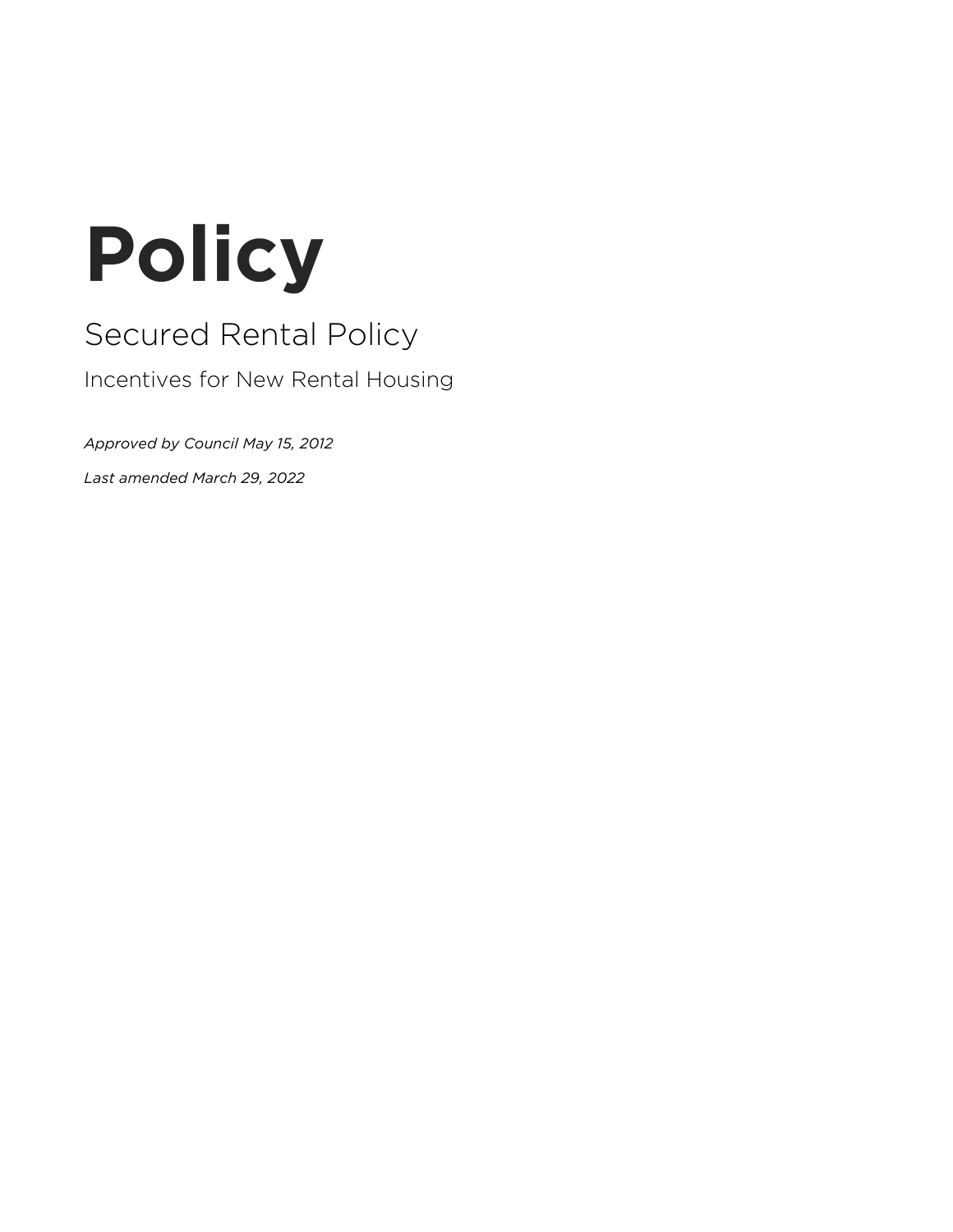# **Table of Contents**

<span id="page-1-0"></span>

| 1.1                                                                             |  |  |  |
|---------------------------------------------------------------------------------|--|--|--|
|                                                                                 |  |  |  |
| 2.1                                                                             |  |  |  |
|                                                                                 |  |  |  |
| 2.3                                                                             |  |  |  |
|                                                                                 |  |  |  |
|                                                                                 |  |  |  |
|                                                                                 |  |  |  |
|                                                                                 |  |  |  |
| 5                                                                               |  |  |  |
| 6                                                                               |  |  |  |
|                                                                                 |  |  |  |
| 7.1                                                                             |  |  |  |
| 7.2 Development Permit Applications for Projects That Do Not Require Rezoning11 |  |  |  |
|                                                                                 |  |  |  |
|                                                                                 |  |  |  |
|                                                                                 |  |  |  |
|                                                                                 |  |  |  |
|                                                                                 |  |  |  |
|                                                                                 |  |  |  |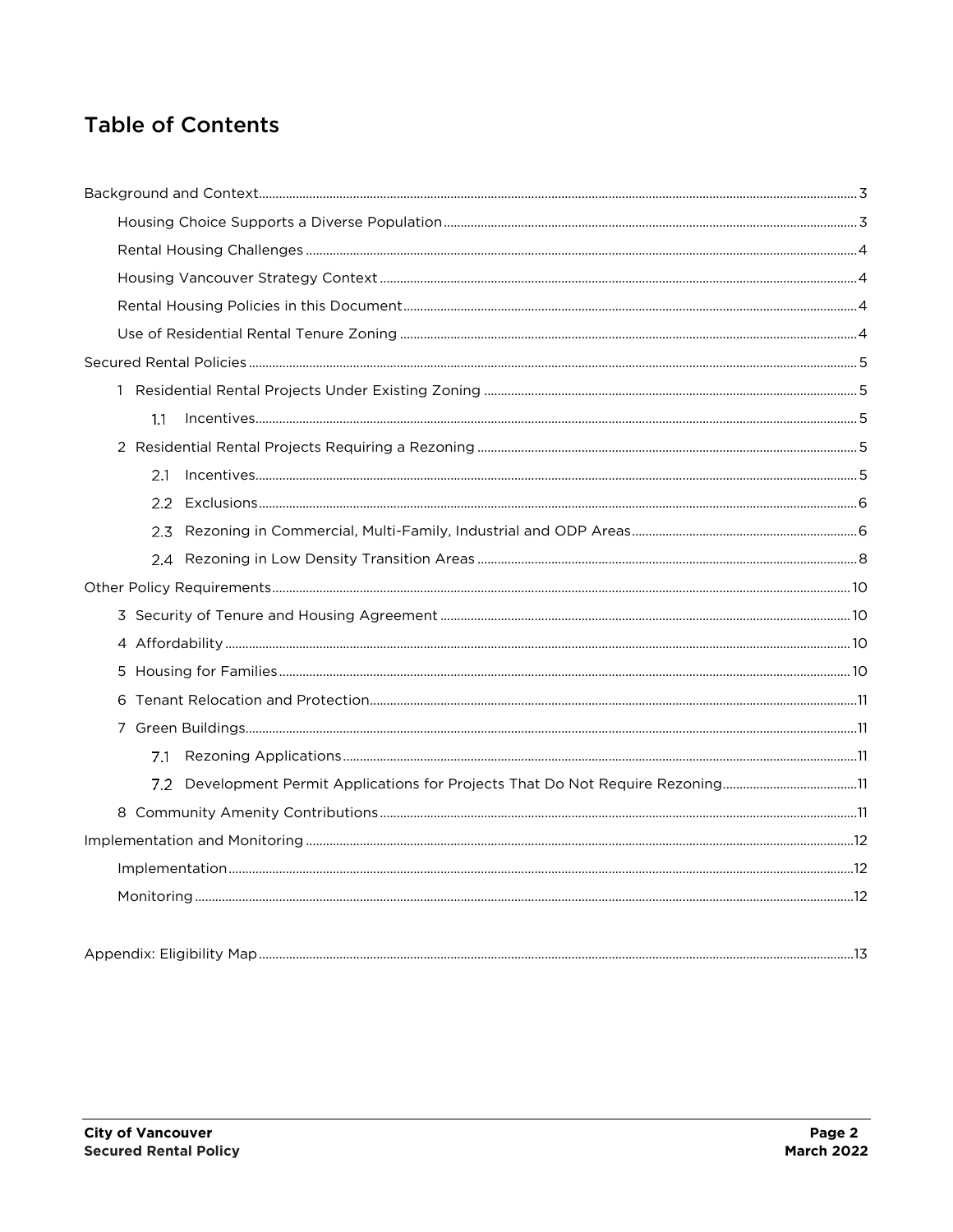# Background and Context

On November 26, 2019, Council approved amendments to the Secured Market Rental Housing Policy originally approved by Council in May 2012. This includes the following:

- Retitling of the policy.
- A framework to allow simplified rezonings in low-density areas previously enabled by the Affordable Housing Choices Interim Rezoning Policy, through standardized regulations in new rental zones. This was to be implemented as a pilot on a time-limited basis until June 30, 2022. Further details of the new zones to be brought back to Council for approval at a later date.
- Changes to the family housing requirements.
- Additional Green Buildings requirements.

Additionally, Council directed Staff to prepare changes to the C-2, C-2B, C-2C and C-2C1 district schedules to allow new 6 storey rental buildings through a development permit process instead of a rezoning, and that this be brought back to public hearing for Council's consideration.

On December 14, 2021, Council approved amendments to the Secured Rental Policy, including the following:

- Changes to align with amendments to the C-2, C-2B, C-2C and C-2C1 district schedules to allow secured rental building up to 6 storeys as a conditional use, and to generally remove C-2 zones from eligibility for rezoning under section 2.3 of this policy.
- Changes to align with the new RR-1, RR-2, and RR-3 district schedules introduced for use in future rezonings under section 2.4 of this policy, including further clarification of affordability requirements for below market rental and social housing projects.
- Changes to the eligibility requirements for sites in low density transition areas, including locational considerations, addition of a map illustrating eligible areas, and clarification of circumstances in which a CD-1 rezoning may be required.
- Other minor amendments to better align with rezoning opportunities previously enabled by the Affordable Housing Choices Interim Rezoning Policy in C-1 and RM-1 and RM-1N zones.

## <span id="page-2-0"></span>Housing Choice Supports a Diverse Population

Vancouver is a growing and diverse city with significant housing challenges. Creating new housing for all Vancouverites through a range of housing options is critical to ensuring a vibrant and diverse city.

As of 2016, 53% of households in Vancouver were renters<sup>1</sup>. Renters in the city are a diverse group, including singles, families, and roommate households, and have a wide range of household incomes ranging from under \$30,000 to over \$80,000. The diversity of renters in Vancouver means that a broad range of housing types is required to meet the needs of these households.

Purpose-built market rental housing is a key source of secure, long-term housing for renter households earning a broad range of incomes. A robust supply of rental housing is also crucial for supporting a broad

 $<sup>1</sup>$  Census 2016</sup>

 $\overline{a}$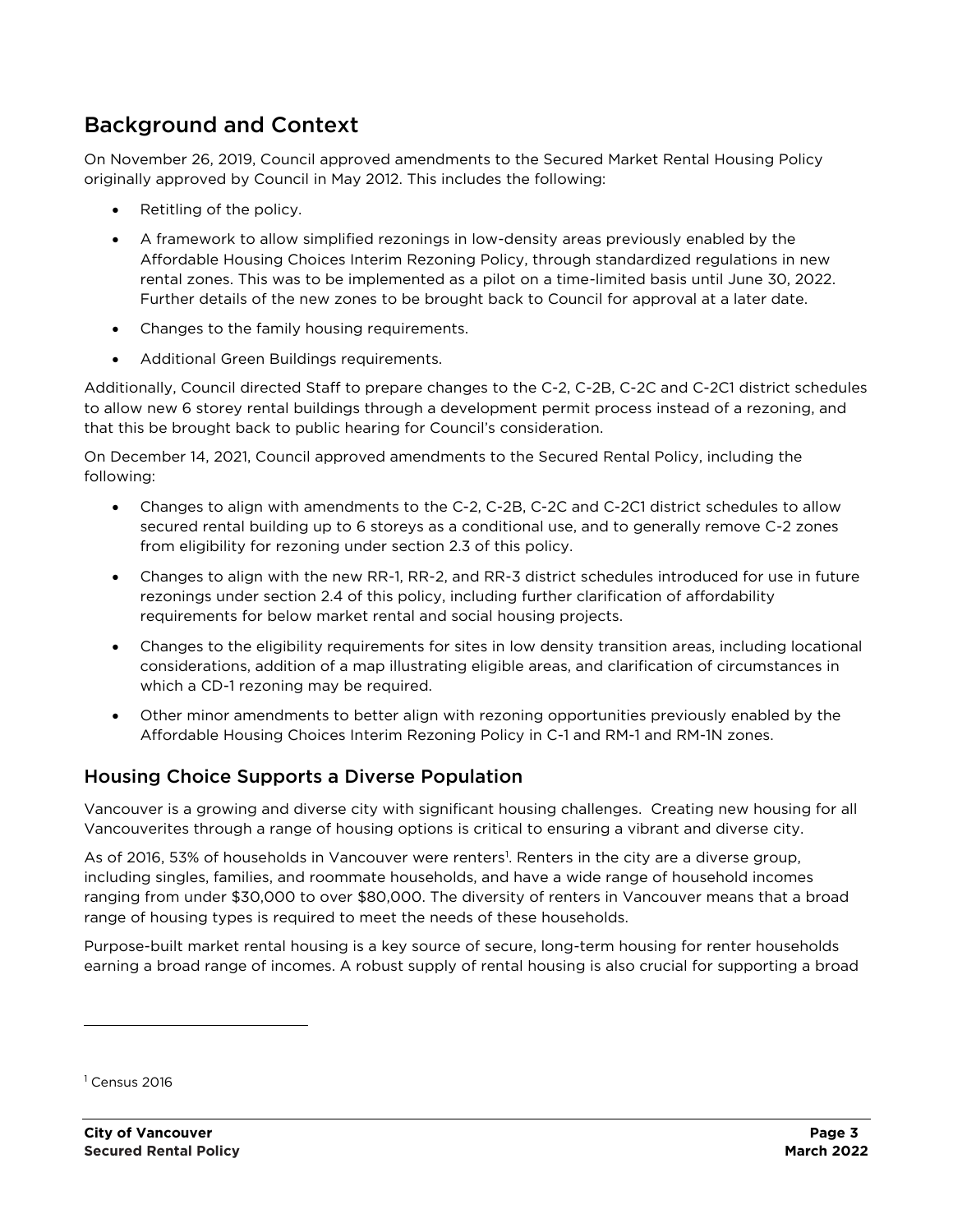range of renter households in locations across the city, including areas accessible to transit and jobs, as well as in neighborhoods away from major arterial roads.

# <span id="page-3-0"></span>Rental Housing Challenges

Vancouver has the tightest rental market and one of the lowest vacancy rates in Canada, which over the last 30 years has averaged 0.9 percent<sup>2</sup>. This is partly the result of limited new supply of rental housing in recent decades, along with the demand for rental housing from a growing population facing significant increases in the cost of home ownership. In this context, the need for suitable housing choices for renter households has grown dramatically.

# <span id="page-3-1"></span>Housing Vancouver Strategy Context

On November 28, 2017 City Council adopted the 10-year Housing Vancouver Strategy. A core objective of Housing Vancouver is to shift the supply of new housing toward the "Right Supply" that meets the needs of the diversity of households in the city. The Strategy identified the need for an additional 72,000 housing units over 10 years, of which 20,000 units are new purpose-built rental housing.

The Secured Rental Policy is part of the larger Housing Vancouver Strategy that also addresses the housing needs of moderate and low income households. The regulations contained in the Rental Housing Stock Official Development Plan and Single Room Accommodation By-law are in place to protect the stock of existing market rental housing. In addition, the Housing Vancouver Strategy targets 4,000 of the total 20,000 purpose-built market rental units as below-market rental, and includes aggressive targets for social, supportive, and co-op housing (12,000 units by 2028) to meet the needs of low income residents.

# <span id="page-3-2"></span>Rental Housing Policies in this Document

This document contains policies to encourage new purpose-built market rental housing. These policies are intended to increase the supply of secure market rental housing that is available to renter households. Affordability will be achieved through tenure, location, modesty in unit size, and over time as the buildings age, and through terms secured in Housing Agreements for projects including below-market rental units.

# <span id="page-3-3"></span>Use of Residential Rental Tenure Zoning

In May 2018, the Government of British Columbia amended the Local Government Act and Vancouver Charter to provide local governments with a new authority to zone for residential rental tenure. This tool allows municipalities to require new housing to be developed as rental in multi-family or multi-use areas; set different rules that restrict the form of tenure of housing units for different zones and locations within a zone; and require that a certain number, portion or percentage of housing units in a building be rental. This authority is utilized in the Secured Rental Policy in several ways:

- Amendments to the C-2, C-2B, C-2C and C-2C1 zoning districts approved by Council on December 14, 2021 include unique zoning provisions (e.g. height, density, and setback regulations) for residential rental tenure development.
- New RR-1, RR-2, and RR-3 district schedules approved by Council on December 14, 2021 enable new apartment, townhouse and mixed use buildings where 100% of the residential units are rental

 $\overline{a}$ 

<sup>2</sup> CMHC Rental Market Report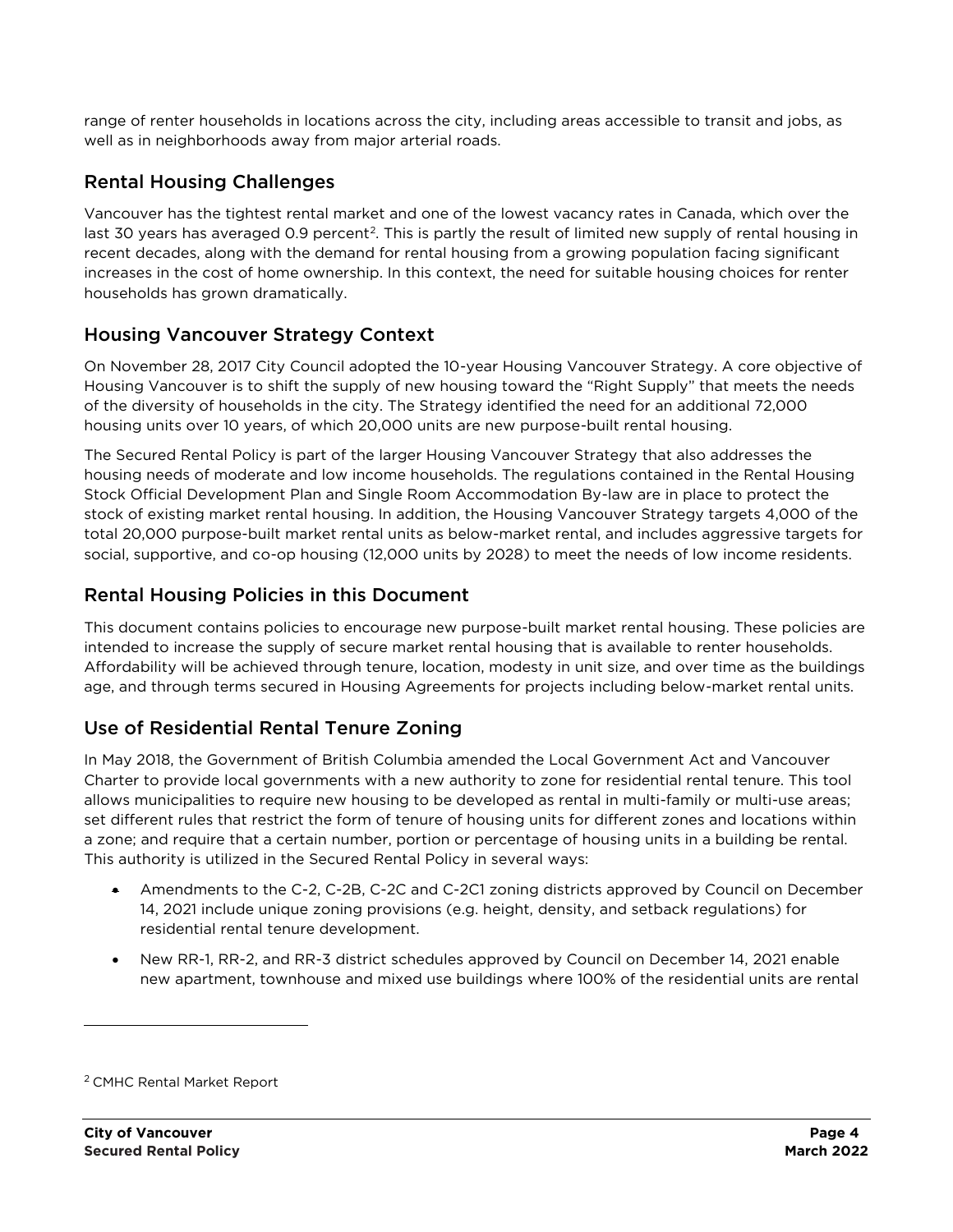in tenure, for use in privately-initiated rezonings in low density transition areas (see section [2.4](#page-7-0) of this policy and Table 2)

# <span id="page-4-0"></span>Secured Rental Policies

# <span id="page-4-1"></span>1 Residential Rental Projects Under Existing Zoning

Development permit applications for projects which can be approved under the existing zoning will be considered where 100% of the residential rental floor space is secured as non-stratified rental housing. Qualifying projects may be mixed use (i.e. include a commercial component), but all of the residential floor space must be rental.

#### <span id="page-4-2"></span>1.1 Incentives

Projects which can be developed under the existing zoning are eligible for the following:

- Parking reductions as described in the Vancouver Parking By-law;
- City-wide and Area Specific DCL waiver for the residential floor space of the project; and
- Relaxation of unit size to a minimum of 29.7 sq. m (320 sq. ft.) provided that the design and location of the unit meets the livability criteria as defined in the Zoning and Development Bylaw.

Specific regulations for rental housing, such as increased maximum building height and density (e.g. allowances for 6 storey rental), are described in the C-2, C-2B, C-2C, and C-2C1 district schedules, the C-2, C-2B, C-2C, and C-2C1 Residential Rental Tenure Guidelines, and the Rental Incentives Program Bulletin.

For more information on available incentives, please refer to the Rental Incentive Programs Bulletin.

## <span id="page-4-3"></span>2 Residential Rental Projects Requiring a Rezoning

Rezoning applications may be considered for projects only if 100% of the residential floor space is secured as non-stratified rental housing. Qualifying projects may be mixed-use (e.g. include a commercial component), but all residential units must be rental in tenure.

#### <span id="page-4-4"></span>2.1 Incentives

Projects requiring a rezoning are eligible for the following incentives:

- Additional floor area, height and new uses;
- Parking reductions as described in the Vancouver Parking By-law;
- City-wide and Area Specific DCL waiver for the residential floor space of the project; and
- Relaxation of unit size to a minimum of 29.7 sq. m (320 sq. ft.) provided that the design and location of the unit meets the livability criteria as defined in the Zoning and Development By-law.

For more information on available incentives, refer to the Rental Incentives Programs Bulletin.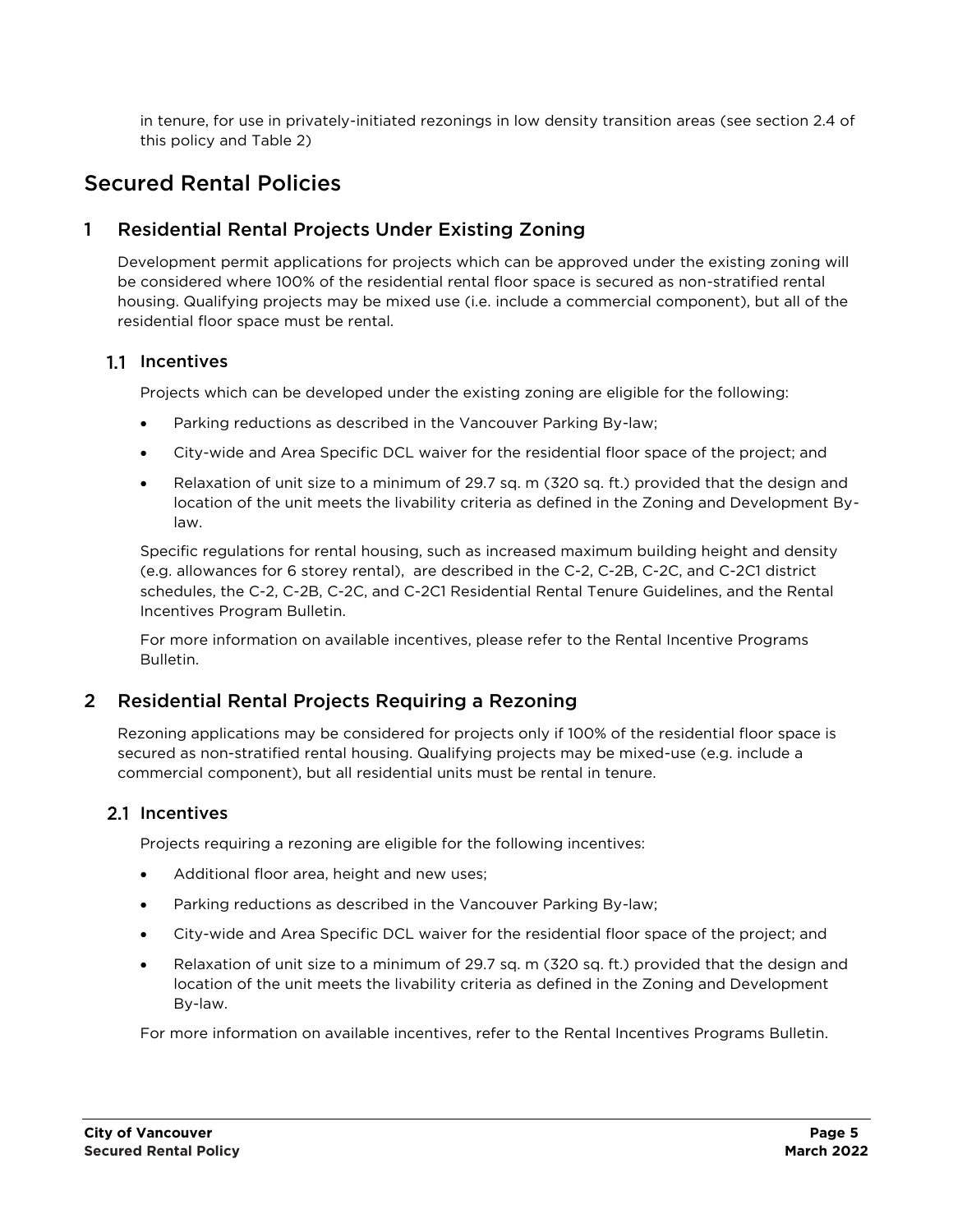#### <span id="page-5-0"></span>2.2 Exclusions

These rezoning policies (section [2.3](#page-5-1) and [2.4\)](#page-7-0) apply city-wide, except in areas that have recently approved community plans (e.g. Cambie Corridor Plan, West End Plan, Grandview-Woodland Plan, Marpole Plan, and the Downtown Eastside Plan) or that are undergoing community planning programs and have interim rezoning policies in place (e.g. Broadway, Jericho Lands).

In community plan areas, secured rental projects may be eligible for incentives, with height and density set as per the applicable community plan policy.

#### <span id="page-5-1"></span>2.3 Rezoning in Commercial, Multi-Family, Industrial and ODP Areas

Rezonings for 100% residential rental projects will be considered in the following locations:

- Areas close to transit, employment and services (e.g. commercial and mixed use zones);
- Multi-family areas (e.g. RM zones) for infill projects or projects on sites that do not have existing rental housing;
- Areas with existing rezoning policies or Official Development Plans that accommodate higher residential density (e.g. Downtown District and existing CD-1 zoning) and which do not conflict with existing policies for social housing; and
- Light industrial areas that currently allow residential (e.g. MC-1 and MC-2).

Table 1 outlines the additional height and density that may be considered for rezonings to CD-1 in commercial, multi-family, industrial, and ODP areas. Where appropriate, staff may support rezoning to a RR-1, RR-2 or RR-3 district rather than a CD-1.

#### <span id="page-5-2"></span>2.3.1 Rezoning in C-2, C-2B, C-2C and C-2C1 Districts

As the C-2, C-2B, C-2C, and C-2C1 zoning districts include unique provisions for rental housing, rezoning for rental housing development will only be considered in exceptional circumstances, subject to staff review. Most secured rental projects in these zones will be required to develop in accordance with the applicable District Schedule.

In general, projects proceeding through a rezoning stream will not be considered for more height or density than can be achieved through the C-2, C-2B, C-2C, or C-2C1 district schedules (e.g. 6 storeys and 3.5 FSR or 3.7 FSR on large corner sites). These projects should also generally conform with the applicable C-2 district schedule and the associated design guidelines.

Circumstances where CD-1 rezoning may be considered will generally be limited to the following:

- Projects proposed on sites that are split zoned with a portion of the site zoned as C-2, C-2B, C-2C, or C-2C1; or
- Projects on sites to be created through a consolidation including parcels that are not zoned C-2, C-2B, C-2C, or C-2C1 and where all parcels are immediately adjacent to each other and more than 50% of the site area is zoned C-2, C-2B, C-2C, or C-2C1.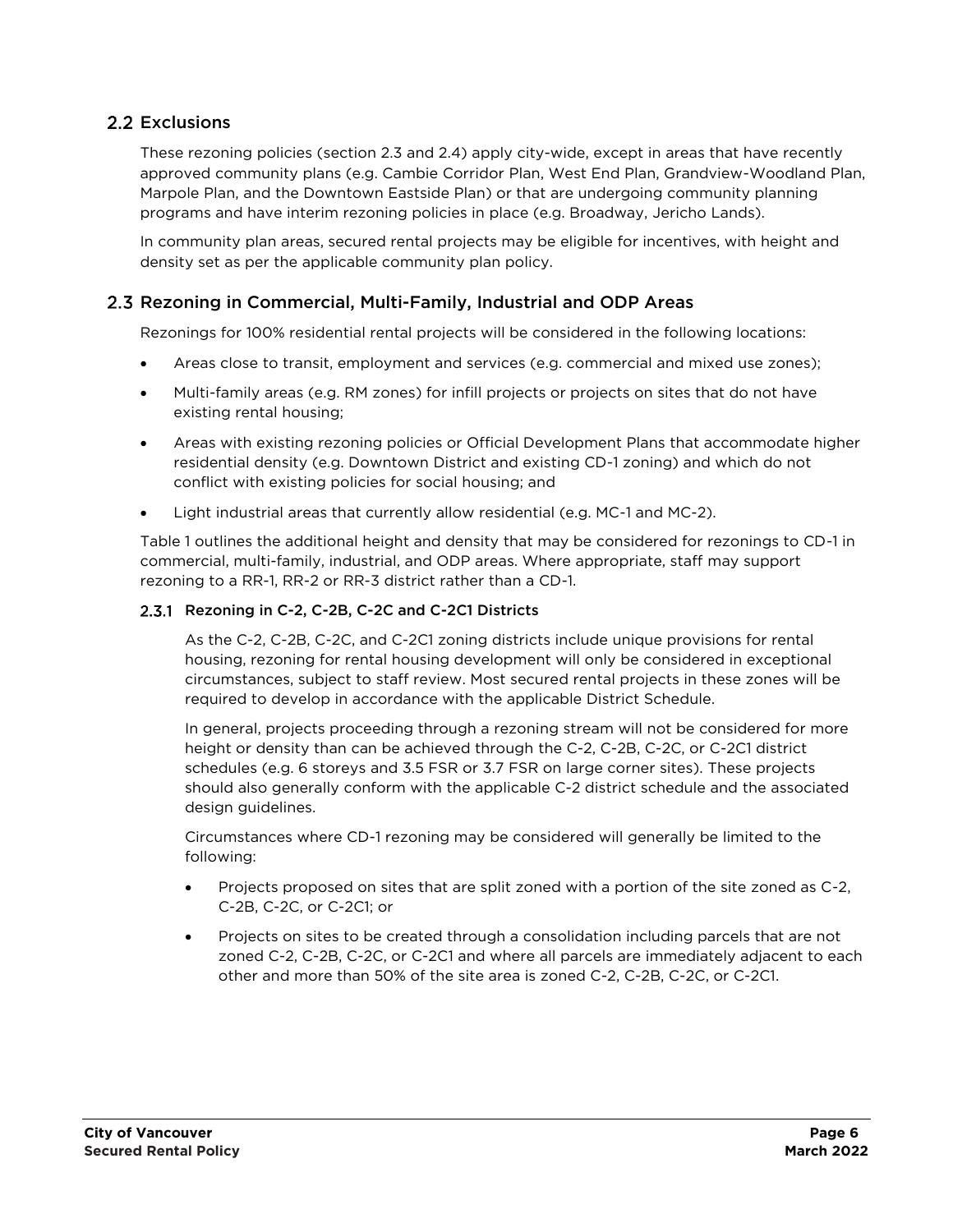#### Table 1: Consideration for Rezoning in Commercial, Multi-family, Industrial, and ODP Areas

| <b>Areas</b>                                                             | <b>Existing</b><br><b>Zoning District</b> | <b>Direction</b>                                                                                                                                                                                                                                                                |
|--------------------------------------------------------------------------|-------------------------------------------|---------------------------------------------------------------------------------------------------------------------------------------------------------------------------------------------------------------------------------------------------------------------------------|
| Commercial<br>Areas                                                      | $C-1$                                     | Consider 4 storey mixed use, generally consistent with<br>the RR-3A district                                                                                                                                                                                                    |
|                                                                          |                                           | Consider 6 storey mixed use, generally consistent with<br>the RR-3B district, for projects including a minimum 20%<br>of the residential floor area as units secured at below-<br>market rents (See section 4 for specific requirements)                                        |
|                                                                          | C-2, C-2B, C-2C,<br>$C-2C1$               | In exceptional circumstances consider rezoning for 6<br>storey mixed use, generally consistent with the height<br>and density regulations for rental housing specified in<br>the applicable C-2, C-2B, C-2C, or C-2C1 district<br>schedule.                                     |
|                                                                          |                                           | See section 2.3.1 of this policy for further details and<br>criteria.                                                                                                                                                                                                           |
|                                                                          | $C-3A$                                    | Consider additional density; adhere to existing height<br>limits and generally to guidelines                                                                                                                                                                                    |
| Multi-family<br>Areas                                                    | RM-1 and RM-1N                            | Consider additional height and density up to 6 storeys<br>and generally consistent with the RR-2A, RR-2B, and RR-<br>2C Districts Schedule or the RR-3A and RR-3B Districts<br>Schedule and the locational and site context<br>considerations for RS and RT zones (See Table 2) |
|                                                                          | RM-3, RM-3A                               | Consider redevelopment of sites where existing rental<br>units do not current exist and infill development where<br>appropriate on sites where existing tenants are not<br>displaced                                                                                            |
|                                                                          |                                           | Adhere to existing height limits and generally to<br>guidelines                                                                                                                                                                                                                 |
| CD-1 zoned<br>areas                                                      | $CD-1$                                    | Consider redevelopment of sites where existing rental<br>units do not currently exist and infill development on<br>suitable sites where existing tenants are not displaced;<br>height and density as appropriate to location and<br>context                                     |
| Industrial Areas<br>that allow<br>residential                            | $MC-1$                                    | Consider modest increases in height and density                                                                                                                                                                                                                                 |
| Areas with<br>Official<br>Development<br>Plans that allow<br>residential | Various ODP<br>areas                      | Consider development sites which allow for residential<br>density where there are no conflicts with existing policies<br>for social housing (e.g. the density bonus for social<br>housing for small sites in the Downtown South)                                                |
|                                                                          |                                           | Consider additional density appropriate to context;<br>adhere to existing height limits                                                                                                                                                                                         |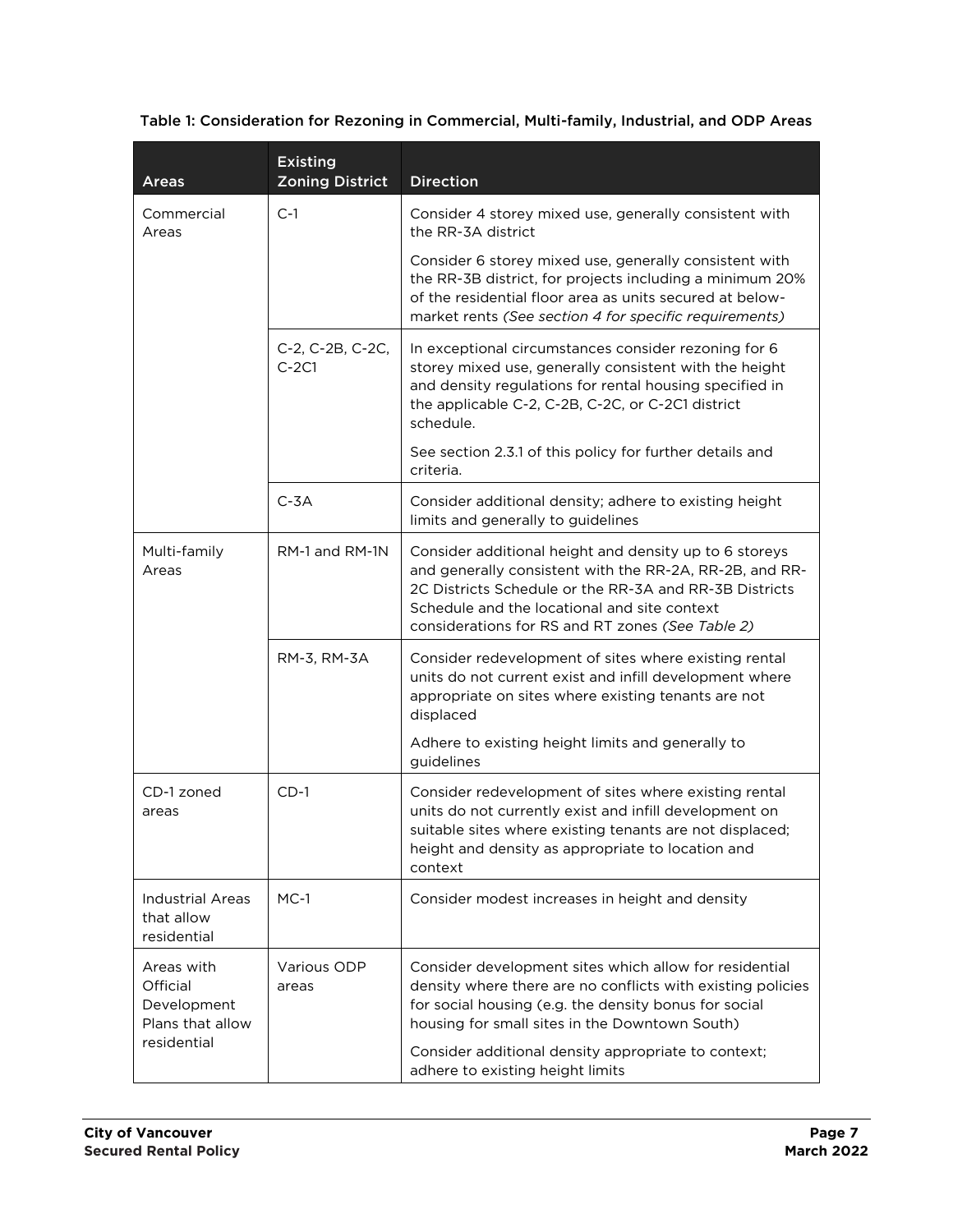#### <span id="page-7-0"></span>2.4 Rezoning in Low Density Transition Areas

Rezoning for 100% residential rental projects will be considered for sites zoned RS or RT (except for RT-5 and RT-5N, RT-7, RT-8 and RT-10 and RT-10N) that are:

- On a block adjacent to an arterial road that is part of a TransLink bus route and that is within approximately 400 m of a larger neighbourhood shopping area; or
- On a block adjacent to an arterial road that is within 800 m of a TransLink rapid transit station (including RapidBus, 99 B-Line, Canada Line, Expo Line or Millennium Line stations) and that is within approximately 200 m of a smaller neighbourhood shopping area; and
- In an eligible area as illustrated by Map A in the Appendix.

#### Eligibility Requirements for Regular Sites – Rezoning to a Rental Tenure District Schedule

Table 2 provides direction for consideration of additional density for 100% rental projects seeking a rezoning in RS and RT zoned areas. To be eligible, sites should be generally regular in shape (rectangular), part of the regular street grid, and have a full lane to the rear.

Rezoning opportunities as described in Table 2 will generally only be enabled through rental tenure district schedules; rezoning to a site-specific CD-1 will only be considered as per section [2.4.2.](#page-7-1)

#### <span id="page-7-1"></span>Eligibility Requirements for Irregular Sites – Rezoning to a Site-Specific CD-1

Sites that meet the location and site context considerations in Table 2 but are highly irregular in size, shape, context or other attributes may be eligible for rezoning subject to a customized review and response.

In general, irregular sites will not be considered for more height or density than may be achieved on a regular lot through the set rental tenure district schedule(s). In some cases, increased setbacks and reduced FSR may be required commensurate to the irregular context to allow for reasonable adjacencies.

Examples of sites where a CD-1 rezoning will generally be required include:

- Sites with limited street frontage or no lane
- Sites where a standard building shape as generally allowed in the applicable standard rental zone(s) and guidelines cannot be accommodated

#### 2.4.3 Social Housing

Rezonings for projects where 100% of the residential floor area is secured as social housing will be considered on sites zoned RS or RT, including in locations that are not illustrated by Map A in the Appendix. The RR-2C district includes provisions to enable some additional density for 6 storey social housing developments on arterials. As appropriate, staff may also support consideration of rezoning to another RR district or a CD-1.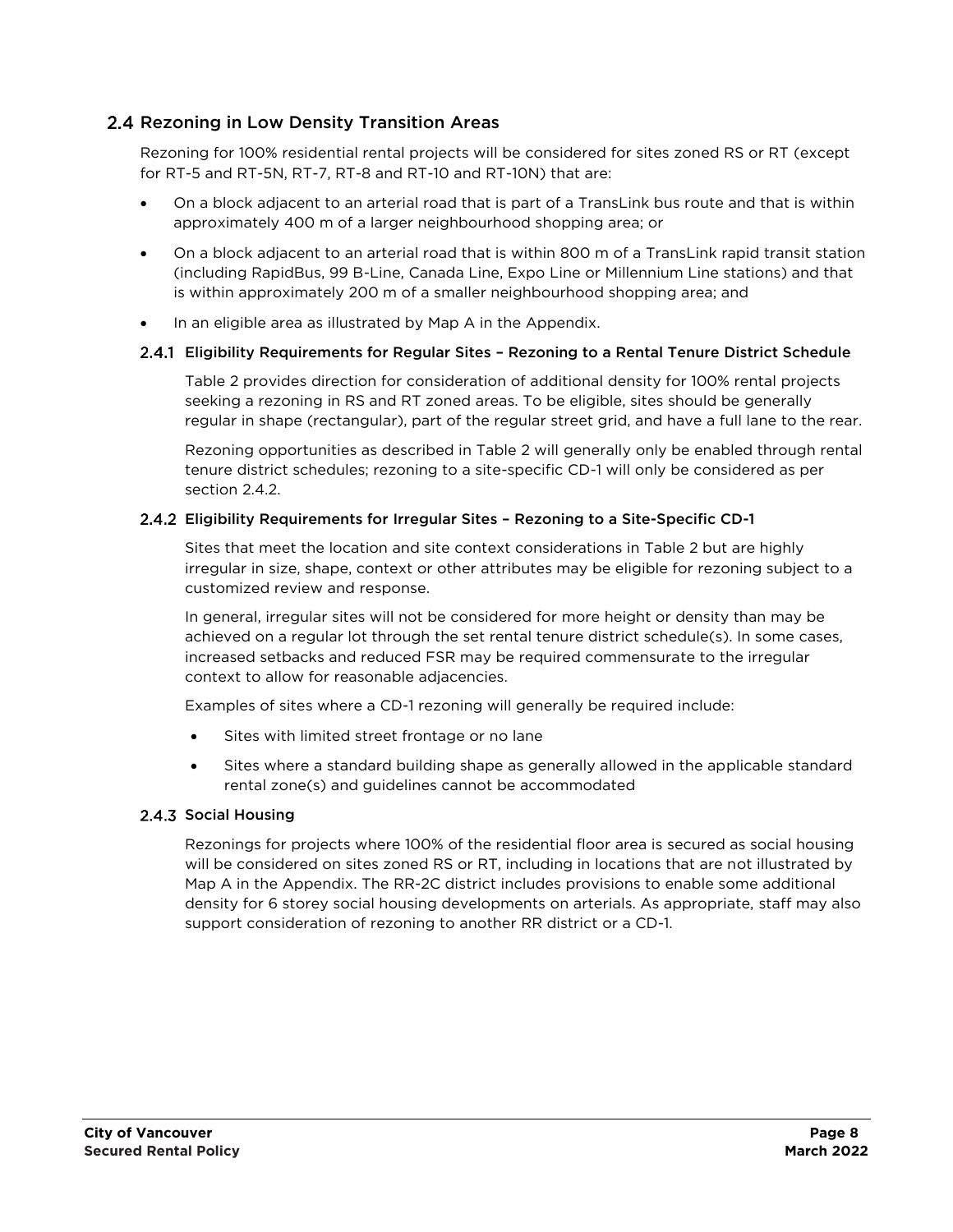| Location        | <b>Building Types</b>                                                                                                                                                                                                                                                                                                                                                                                                                                                     | <b>Requirements and Guidelines</b>                                                                                                                                                                                                                                                                                                                                                                                                                                                                                                                                                                                                                                                                                                                        |
|-----------------|---------------------------------------------------------------------------------------------------------------------------------------------------------------------------------------------------------------------------------------------------------------------------------------------------------------------------------------------------------------------------------------------------------------------------------------------------------------------------|-----------------------------------------------------------------------------------------------------------------------------------------------------------------------------------------------------------------------------------------------------------------------------------------------------------------------------------------------------------------------------------------------------------------------------------------------------------------------------------------------------------------------------------------------------------------------------------------------------------------------------------------------------------------------------------------------------------------------------------------------------------|
| On<br>arterial  | Up to 4 storey mixed use<br>$\bullet$<br>Up to 5 storey residential<br>$\bullet$<br>apartment<br>Up to 6 storey residential<br>$\bullet$<br>apartment or mixed use for<br>projects including a<br>minimum 20% of the<br>residential floor area that is<br>counted in the calculation of<br>FSR secured as below-<br>market rental units (See<br>section 4 for specific<br>requirements) or where<br>100% of the residential floor<br>area is secured as social<br>housing | Refer to the RR-2 and RR-3 district<br>schedules<br>Site should not leave any remaining RS<br>or RT lot(s) with a total continuous<br>frontage of less than 99 feet, or obstruct<br>access to a lane for any remaining lot(s)<br>Mixed use requirements (RR-3)<br>Mixed use will generally be required for<br>sites that:<br>are immediately adjacent to a<br>$\bullet$<br>property that has existing zoning<br>for commercial use (C-1, C-2, C-2, C-<br>2B, C-2C, C-2C1 or CD-1 with<br>commercial retail at grade), or<br>include a corner lot at an<br>$\bullet$<br>intersection where two or more of<br>the other corner sites are zoned for<br>commercial use<br>Mixed use will generally be optional for<br>sites that include a corner lot or that |
| Off<br>arterial | Up to 4 storey residential<br>٠<br>apartment<br>or 4 storey townhouse<br>$\bullet$<br>3 storey triplex or<br>townhouse with up to 8<br>units<br>Up to 5 storey residential<br>apartment flanking the arterial<br>with a 4 storey transition to the<br>off arterial block face                                                                                                                                                                                             | have existing non-residential uses<br>Refer to the RR-1 District Schedule, and<br>the RR-2A district<br>Site must not obstruct access to a lane<br>for any remaining lot(s)<br>Refer to the RR-2B district<br>Site must be located at the corner of an<br>arterial road, with a side property line<br>flanking the arterial                                                                                                                                                                                                                                                                                                                                                                                                                               |
|                 | Up to 4 storey mixed use                                                                                                                                                                                                                                                                                                                                                                                                                                                  | Refer to the RR-3A district<br>Site must have existing non-residential<br>use                                                                                                                                                                                                                                                                                                                                                                                                                                                                                                                                                                                                                                                                             |

#### Table 2: Considerations for Rezoning in RS and RT Zones

Please also refer to the Rental District Schedules Design Guidelines for further guidance.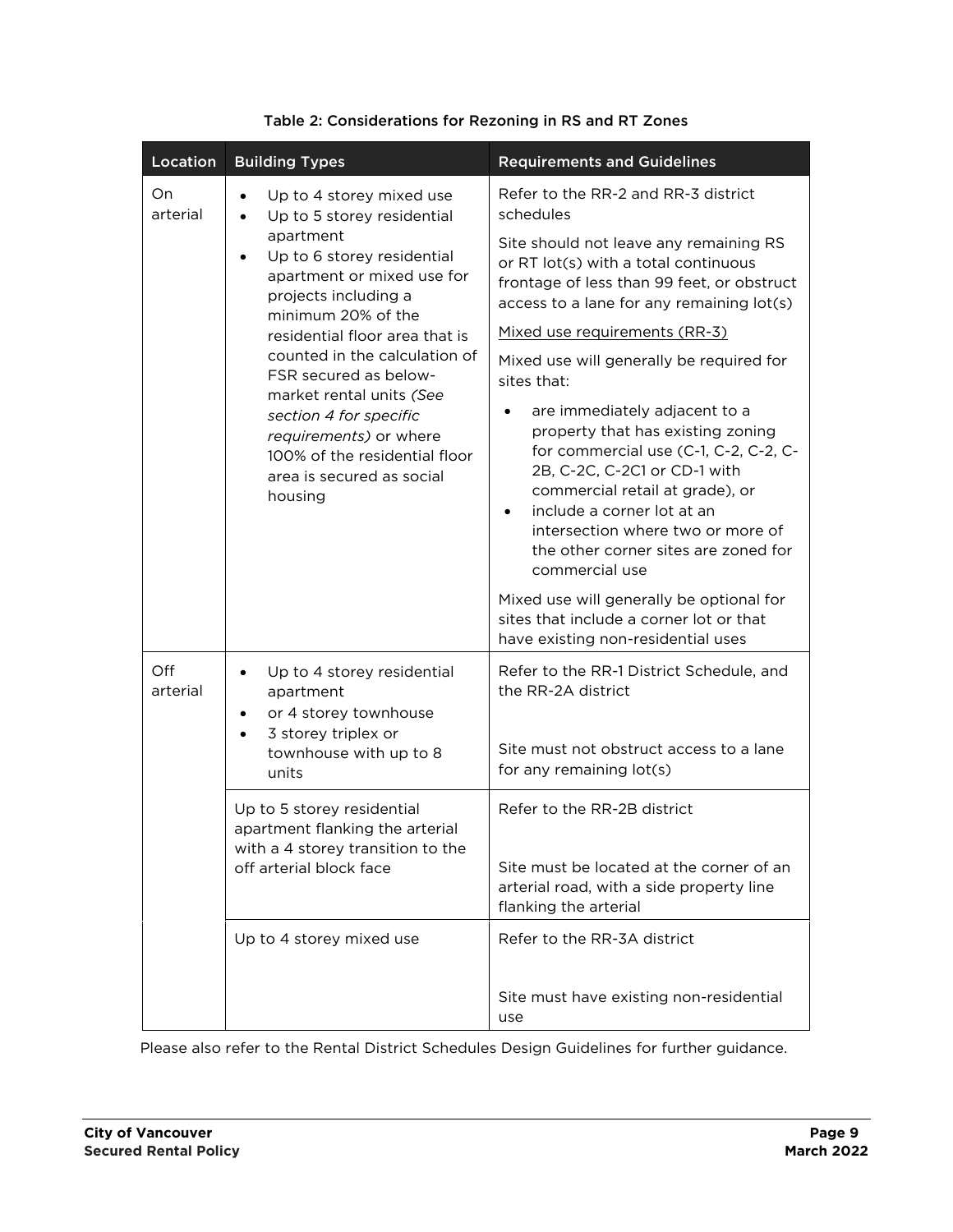# <span id="page-9-0"></span>Other Policy Requirements

## <span id="page-9-1"></span>3 Security of Tenure and Housing Agreement

The rental units will be secured for a term of 60 years or life of the building, whichever is greater, through legal agreements, (i.e. Housing Agreement pursuant to section 565.2 of the Vancouver Charter, including non-stratification and no separate sales covenants), or any other legal mechanism deemed necessary by the Director of Legal Services and the Director of Planning.

## <span id="page-9-2"></span>4 Affordability

Projects proposing a 6 storey building under section [2.4](#page-7-0) of this policy are required to achieve a minimum of 20% of the residential floor area that is counted in the calculation of FSR as units secured at below-market rents. In addition, all below-market units are required to meet the following requirements:

- Starting rents by unit type will not exceed a rate that is:
	- o For 100% residential buildings, 10% less than the average rents as published by the Canada Mortgage and Housing Corporation (CMHC) for the city; or
	- o For mixed-use buildings, 20% less than the average rents as published by CMHC for the city

Please refer to the most recent annual Rental Market Report for private apartment buildings published by CMHC for more information. Starting rents will be secured at the time of Council's approval of the rezoning, and may be increased annually until initial occupancy in accordance with the maximum annual increases authorized by the Province of British Columbia through the Residential Tenancy Act, and

 After initial occupancy, rent escalation during a tenancy will be limited to the increases authorized by the Residential Tenancy Act. Between tenancies, the rent may be re-indexed to the current CMHC average rent by unit type, applying the same discount rate (minimum 10% for 100% residential buildings and 20% for mixed-use buildings) as was secured at the time of rezoning approval.

Targeting a deeper level of affordability in a portion of the below-market rental units is encouraged where possible. For more information on starting rent information and program administration, please refer to the Rental Incentive Programs Bulletin.

## <span id="page-9-3"></span>5 Housing for Families

The Secured Rental Policy encourages the inclusion of family housing. The requirement for family housing units is set at 35% of units for all secured market rental developments under rezonings, as per the City's Family Room: Housing Mix Policy for Rezoning Projects. Family units are defined as units with 2 or more bedrooms, designed to meet the Council adopted High Density Housing for Families with Children Guidelines.

For projects that do not require rezoning, residential unit mix requirements may be specified in the applicable district schedule. The C-2, C-2B, C-2C, and C-2C1 district schedules require that residential rental tenure projects seeking density above 2.5 FSR and height above 4 storeys provide 35% family units (with 2 or more bedrooms). These units should be designed to meet the High Density Housing for Families with Children Guidelines.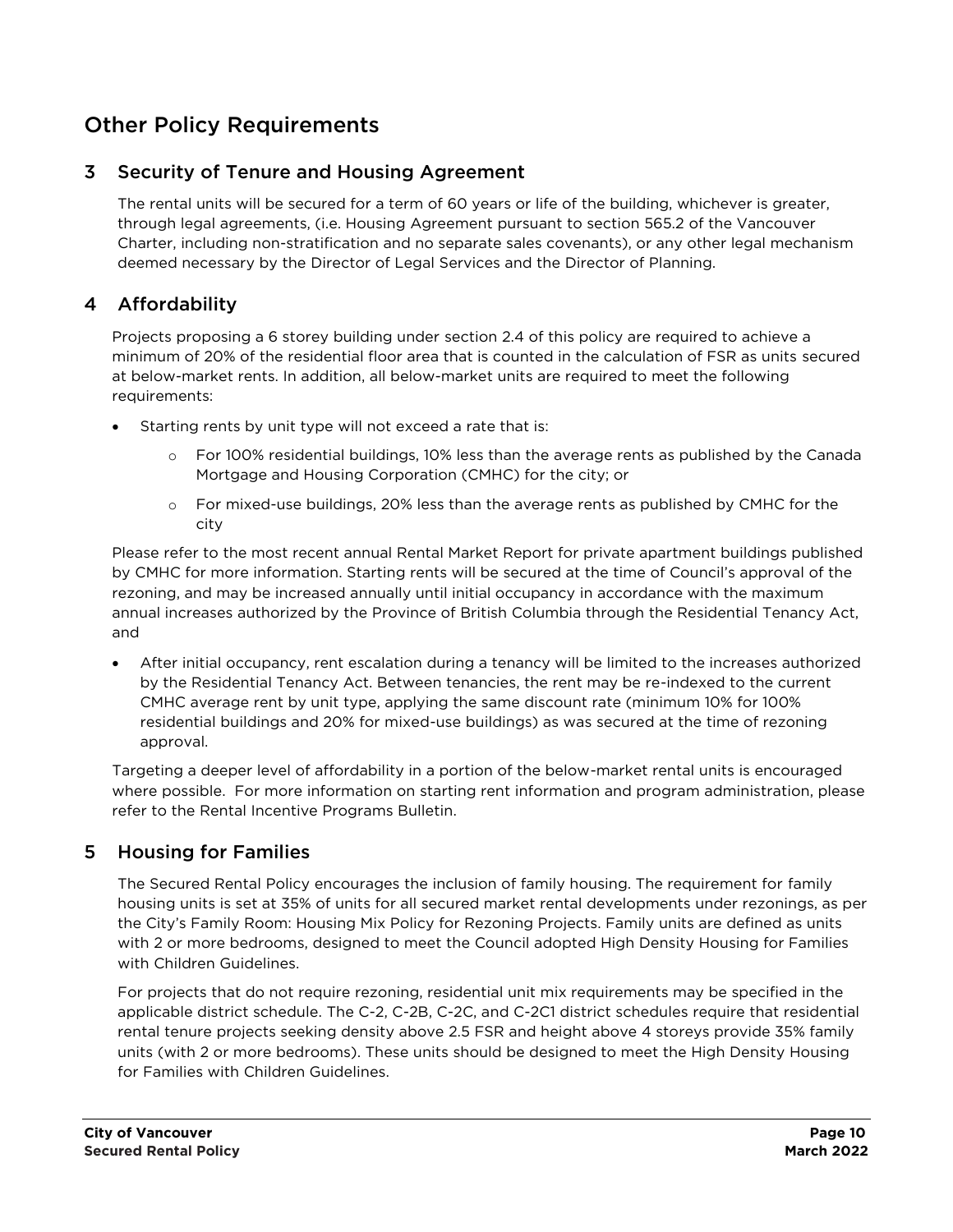# <span id="page-10-0"></span>6 Tenant Relocation and Protection

Where tenants will be displaced as a result of redevelopment, a tenant relocation plan as outlined in the City's Tenant Relocation and Protection Policy will be required. Please also refer to the Tenant Relocation and Protection Policy – Process and Requirements Bulletin.

# <span id="page-10-1"></span>7 Green Buildings

The Secured Rental Policy advances green building objectives and encourages the development of near-zero emission buildings.

## <span id="page-10-2"></span>7.1 Rezoning Applications

All rezoning applications considered under this policy will be expected to meet the Green Buildings Policy for Rezonings, and to employ zero emissions heating and hot water systems in the building, achieving a greenhouse gas intensity (GHGI) of  $3 \text{ kg/m}^2$  or less.

For more information on these requirements and the documentation to be submitted, please refer to the Green Buildings Policy for Rezonings and the Green Buildings Policy for Rezonings – Process and Requirements Administration Bulletin.

#### <span id="page-10-3"></span>Development Permit Applications for Projects That Do Not Require Rezoning

Some development permit applications for residential rental tenure development that do not require rezoning must also meet green building requirements. In C-2, C-2B, C-2C and C-2C1 districts residential rental tenure applications seeking additional building height and/or density, projects are required to:

- Employ zero emissions heating and hot water systems in the building, achieving a greenhouse gas intensity (GHGI) of 3 kg/m2 or less; and
- Meet the energy efficiency and emissions requirements of the Green Buildings Policy for Rezonings, by meeting the requirements of either:
	- o Passive House or an acceptable alternate near zero emissions standard; or,
	- o Greenhouse gas, thermal energy demand, and total energy use intensity limits (GHGI, TEDI, and TEUI, respectively) as specified in the policy.

## <span id="page-10-4"></span>8 Community Amenity Contributions

Community Amenity Contribution (CAC) policies apply to private rezoning applications. Routine, lower density rezoning applications for secured market rental housing that meet the criteria set out in the Community Amenity Contributions Policy for Rezonings and other applicable Council approved policies and guidelines are not subject to a CAC.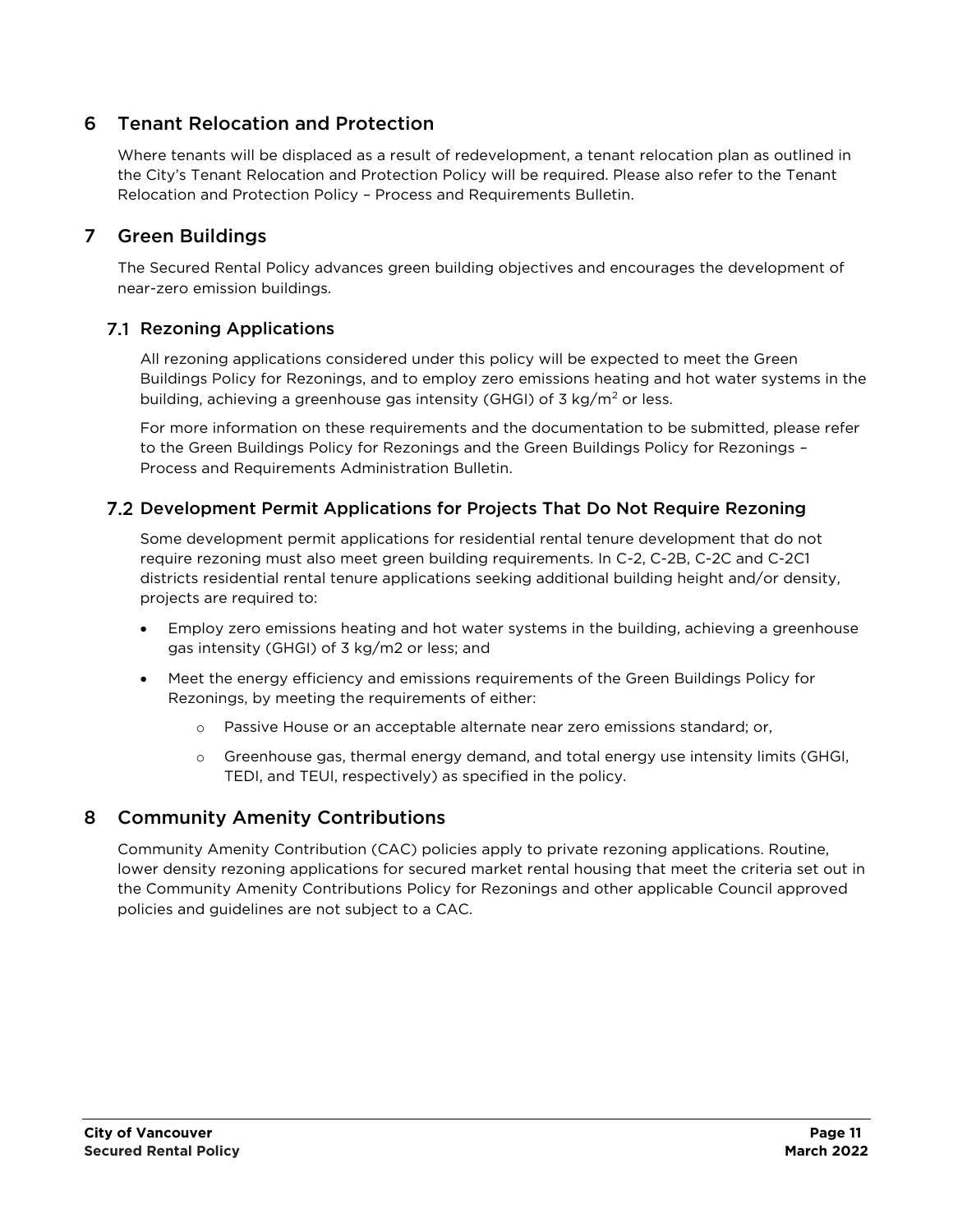# <span id="page-11-0"></span>Implementation and Monitoring

# <span id="page-11-1"></span>Implementation

The policies in this document provide clarity on the incentives offered to enable rental housing, as well as the scale of rental developments that may be considered. New development will be managed through privately initiated rezoning applications to unique CD-1s or through the use of rental zones in low density areas (e.g. RR-1, RR-2 and RR-3 district schedules). In addition, new rental development may proceed through development permit applications, including through district schedules which include provisions for residential rental tenure development (e.g. C-2, C-2B, C-2C and C-2C1).

# <span id="page-11-2"></span>Monitoring

The Housing Vancouver Annual Progress Report will track the rental units created through this policy on an annual basis, and measure and evaluate progress towards the City's approved housing targets in relationship to supply, income, and family housing.